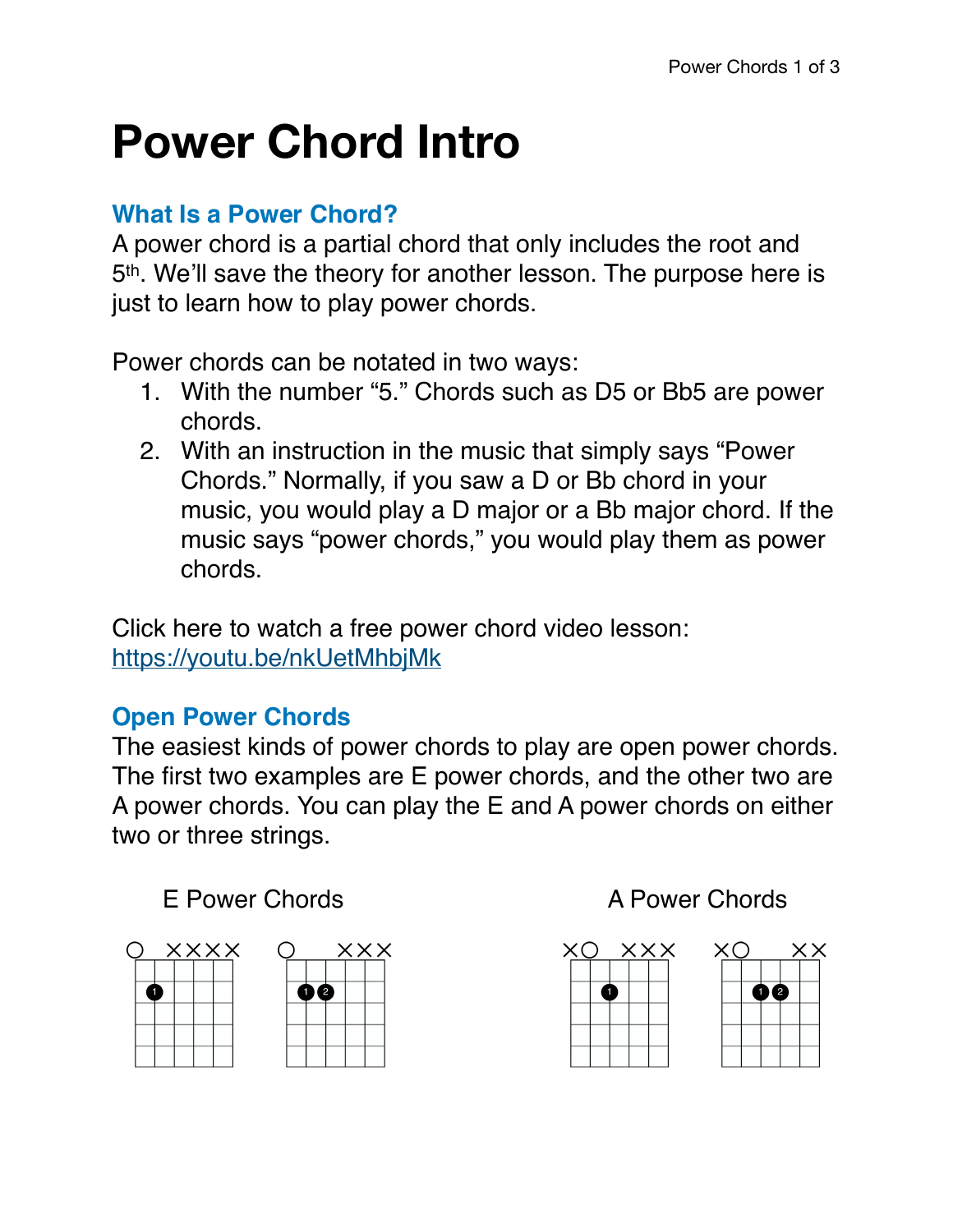#### **Moveable Power Chords**

You can play power chords up the neck as well.







To build a power chord on 6<sup>th</sup> string:

- Place your first finger on the fret corresponding with the chord you want to play  $-$  for example, if you play on the 6<sup>th</sup> fret on the 6th string, you'll be playing a B-flat power chord.
- As shown in the diagram above, place your  $3<sup>rd</sup>$  finger on the  $5<sup>th</sup>$ string, two frets to the right.
- You may also add the  $4<sup>th</sup>$  finger on the  $4<sup>th</sup>$  string, same fret as the 5<sup>th</sup> string.

To build a power chord on 5<sup>th</sup> string:

- Place your first finger on the fret corresponding with the chord you want to play  $-$  for example, if you play on the 6<sup>th</sup> fret on the 5th string, you'll be playing an E-flat power chord.
- As shown in the diagram above, place your  $3<sup>rd</sup>$  finger on the  $4<sup>th</sup>$ string, two frets to the right.
- You may also add the  $4<sup>th</sup>$  finger on the  $3<sup>rd</sup>$  string, same fret as the 4<sup>th</sup> string.

Click here to watch the free power chord video lesson: <https://youtu.be/nkUetMhbjMk>